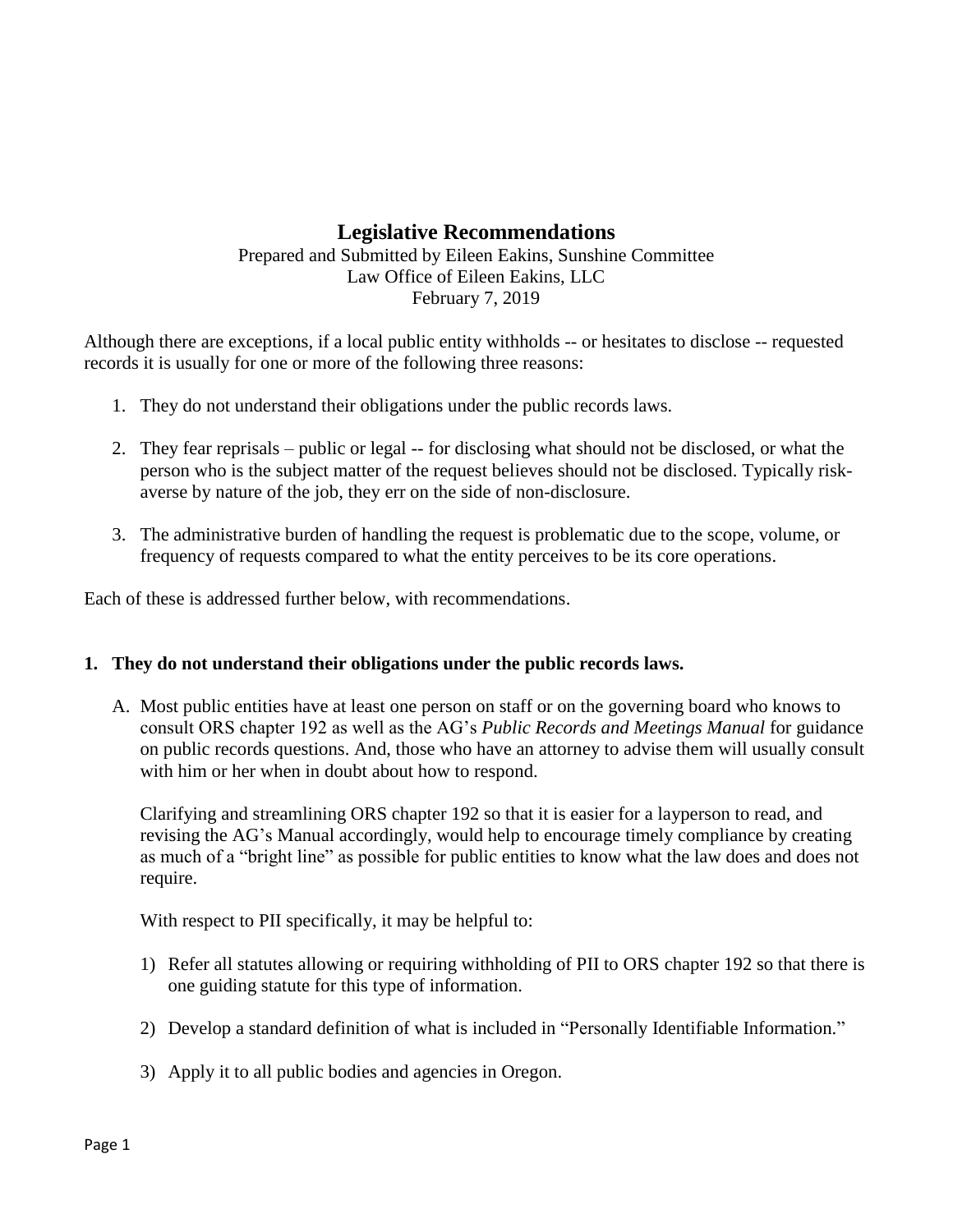- 4) Define the circumstances when PII shall be disclosed; shall not be disclosed (absent a court order); and may be withheld (i.e., absent a clear and convincing showing of the public interest in disclosure).
- 5) Provide criteria for the public entity to consider in deciding whether disclosing a record is "in the public interest."
- 6) Provide a template request for records that substantially conforms to ORS 192.363:

**192.363 Contents of certain requests for disclosure.** (1) A request for the disclosure of records described in ORS 192.355 (3) or 192.365 must include the following information:

- (a) The names of the individuals for whom personal information is sought;
- (b) A statement describing the personal information being sought; and
- (c) A statement that satisfies subsection (2) of this section.

(2) The party seeking disclosure shall show by clear and convincing evidence that the public interest requires disclosure in a particular instance.

(3) Upon receiving a request described in subsection (1) of this section, a public body shall forward a copy of the request and any materials submitted with the request to the individuals whose personal information is being sought or to any representatives of each class of persons whose personal information is the subject of the request.

(4) For purposes of subsection (3) of this section, the public body has sole discretion to determine the classes of persons whose personal information is the subject of the request and to identify the representatives for each class.

(5) The public body may not disclose information pursuant to the request for at least seven days after forwarding copies of the request under subsection (3) of this section.

(6) The public body shall consider all information submitted under this section and shall disclose requested information only if the public body determines that the party seeking disclosure has demonstrated by clear and convincing evidence that the public interest requires disclosure in a particular instance.

B. Continued emphasis should be placed on education and training of public officials, both staff (who are typically the ones responding to records request) and elected officials (who turn over about every four years and often have no experience working in the public sector). Opportunities for the AG's office and the Office of the Public Records Advocate to work with other organizations that provide this kind of training – such as the Association of Oregon Counties, League of Oregon Cities, and Special Districts Association of Oregon -- should continue to be explored.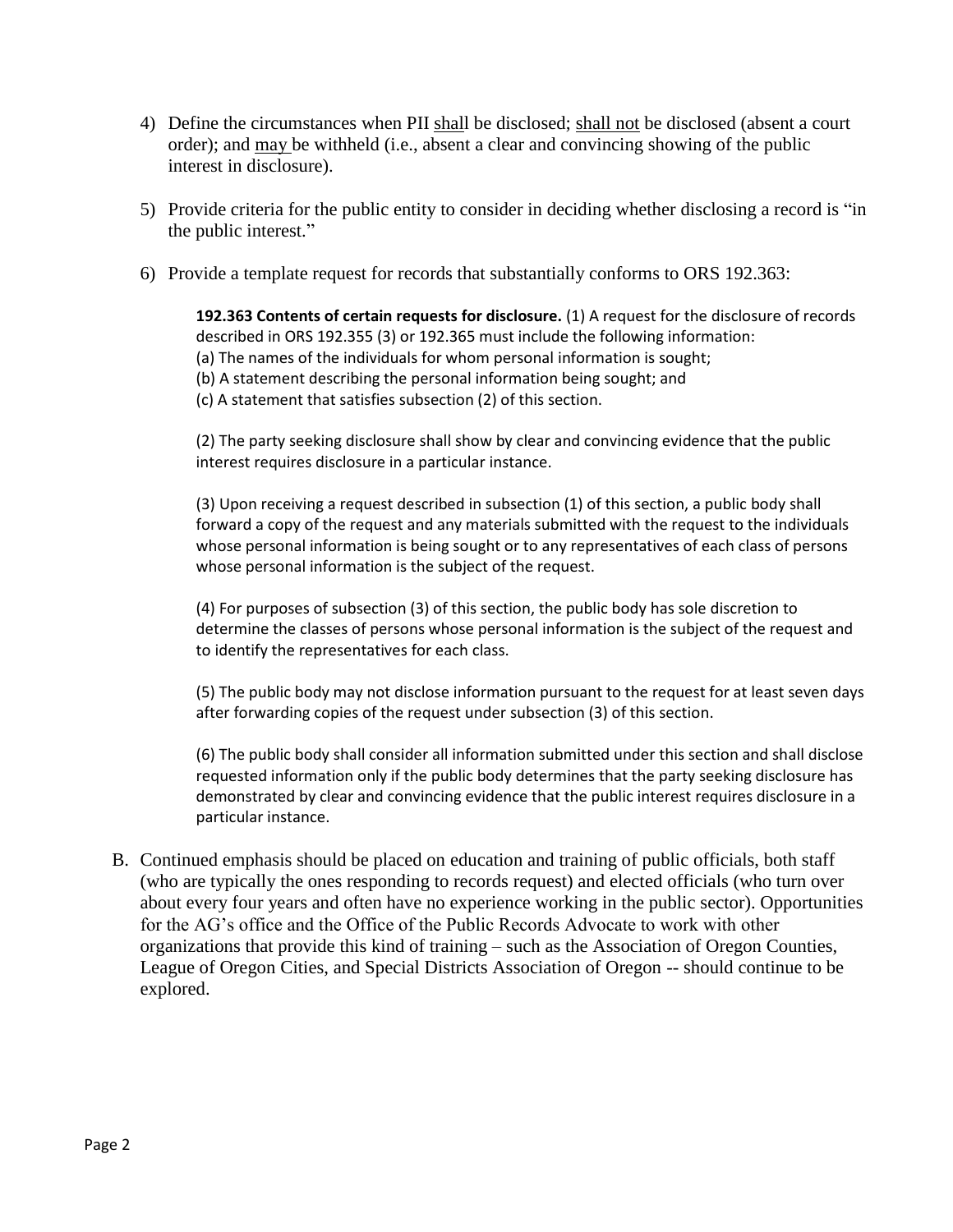**2. They fear reprisals – public or legal -- for disclosing what should not be disclosed, or what the person who is the subject matter of the request believes should not be disclosed. Typically risk-averse by nature of the job, they err on the side of non-disclosure.**

The fear of public reprisals can be mitigated somewhat by providing clarifying direction as discussed in section 1 above. With respect to legal protections, ORS chapter 192 already includes three statutes that protect public entities from liability for inadvertently, or otherwise acting in good faith, disclosing protected information:

**192.335 Immunity from liability for disclosure of public record; effect of disclosure on privilege.** (1) A public body that, acting in good faith, discloses a public record in response to a request for public records is not liable for any loss or damages based on the disclosure unless the disclosure is affirmatively prohibited by state or federal law or by a court order applicable to the public body. Nothing in this subsection shall be interpreted to create liability on the part of a public body, or create a cause of action against a public body, based on the disclosure of a public record.

(2) A public body that discloses any information or record in response to a written request for public records under ORS 192.311 to 192.478 that is privileged under ORS 40.225 to 40.295 does not waive its right to assert the applicable privilege to prevent the introduction of the information or record as evidence pursuant to ORS 40.225 to 40.295.

**192.368 Nondisclosure on request of home address, home telephone number and electronic mail address; rules of procedure; duration of effect of request; liability; when not applicable.** (1) An individual may submit a written request to a public body not to disclose a specified public record indicating the home address, personal telephone number or electronic mail address of the individual. A public body may not disclose the specified public record if the individual demonstrates to the satisfaction of the public body that the personal safety of the individual or the personal safety of a family member residing with the individual is in danger if the home address, personal telephone number or electronic mail address remains available for public inspection.

\*\*\* (5) A public body may not be held liable for granting or denying an exemption from disclosure under this section or any other unauthorized release of a home address, personal telephone number or electronic mail address granted an exemption from disclosure under this section.

**192.380 Immunity from liability for disclosure of certain personal information; recovery of costs.** (1) A public body or any official of the public body that determines that a party requesting information under ORS 192.355 (3), 192.363 or 192.365 has demonstrated by clear and convincing evidence that the public interest requires disclosure in a particular instance is immune from civil or criminal liability associated with the disclosure.

(2) A public body that receives a request for disclosure of records under ORS 192.355 (3) or 192.365 is entitled to recover the cost of complying with ORS 192.363 without regard to whether the public body determines that the party requesting disclosure has demonstrated by clear and convincing evidence that the public interest requires disclosure in a particular instance.

It would be clearer and more powerful to combine these into one overarching statute, and possibly move it toward the beginning of the chapter to emphasize this protection.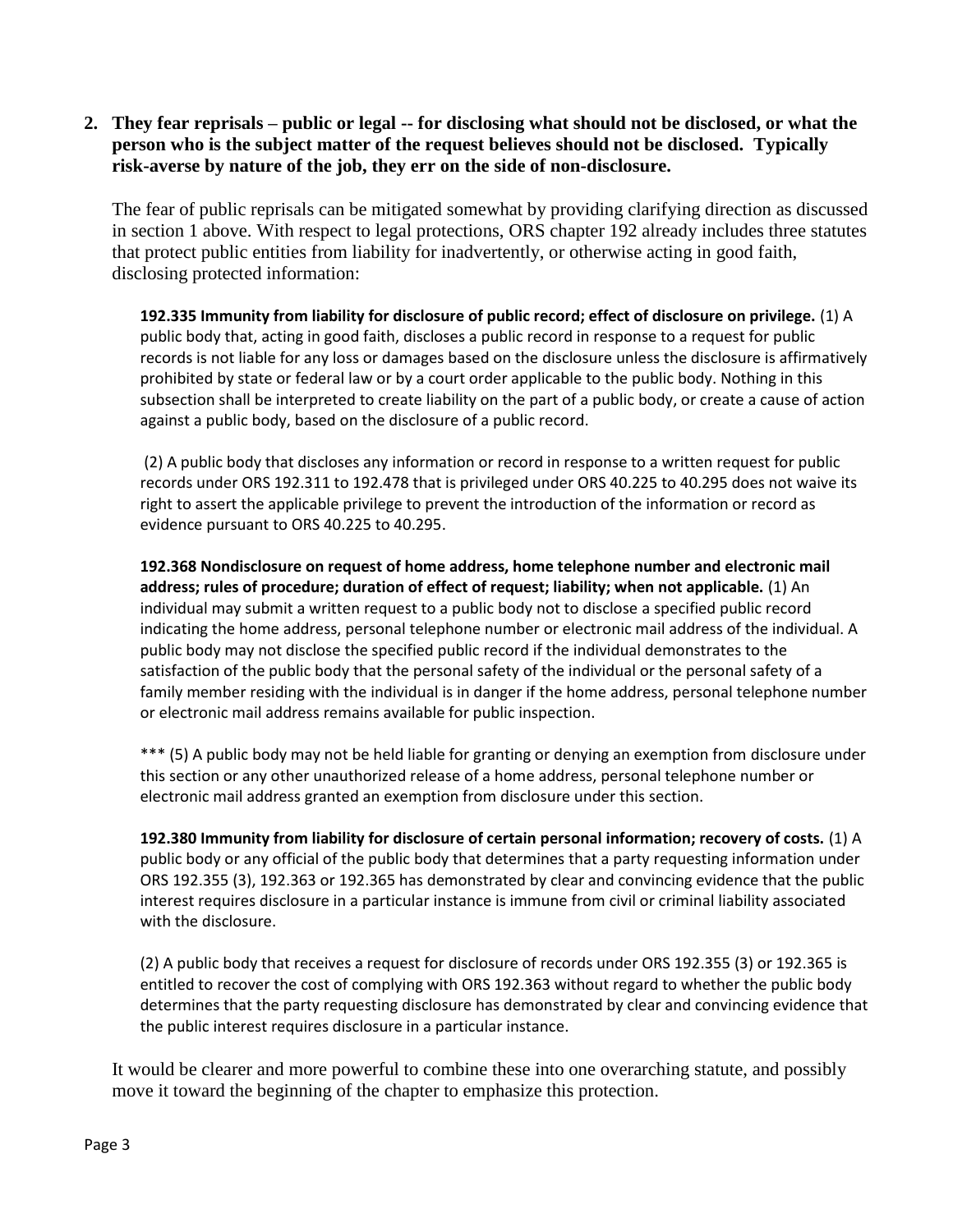## **3. The administrative burden of handling the request is problematic, due to the scope, volume, or frequency of requests compared to what the entity perceives to be its core operations.**

The time limitations for responding to public records requests that took effect January 1, 2018 (see ORS 192.324 and 192.329), were helpful in drawing a "bright line" as discussed in section 1 above. They also had—and continue to have-- the effect of increasing pressure on public entities that already struggle to provide timely responses to public records requests due to having little or no staff to serve this function, and/or the frequency or volume of requests being submitted. This is compounded by the fact that the frequency and scope of public records requests can't usually be predicted. A small public entity might go for decades without receiving any at all, and then be asked to respond to a large number in a short period of time. This makes staffing for this responsibility an administrative challenge.

ORS 192.329 takes the size of the entity into consideration, which is helpful, i.e.:

(6) The time periods established by ORS 192.324 and subsection (5) of this section do not apply to a public body if compliance would be impracticable because:

 (a) The staff or volunteers necessary to complete a response to the public records request are unavailable;

 (b) Compliance would demonstrably impede the public body's ability to perform other necessary services; or

(c) Of the volume of public records requests being simultaneously processed by the public body.

(7) For purposes of this section, staff members or volunteers who are on leave or are not scheduled to work are considered to be unavailable.

(8) A public body that cannot comply with the time periods established by ORS 192.324 and subsection (5) of this section for a reason listed in subsection (6) of this section shall, as soon as practicable and without unreasonable delay, acknowledge a public records request and complete the response to the request.

Because this part of the law is relatively new it remains to be seen how helpful it is to smaller public entities who have legitimate difficulties accommodating public records requests in a timely fashion while still providing necessary services. But it is certainly helpful that the law recognizes the position of smaller local governments that operate with very small budgets and little or no paid staff.

With that said, this caveat in the statute only provides flexibility for local governments in complying with the law. It does nothing to protect or help them when one or more members of the general public have decided to use the public records law as a bludgeon to demand action on the part of the public entity, to exact retribution of some kind, or to get to the bottom of a perceived conspiracy on the part of the public body. These kinds of abuses rarely happen from legitimate members of the media, but experience with at least one angry and relentless requester can leave a small government entity gun-shy about public records requests of any kind, making them reluctant to respond.

Minor changes in the public records laws could help to address some of this risk. For example: